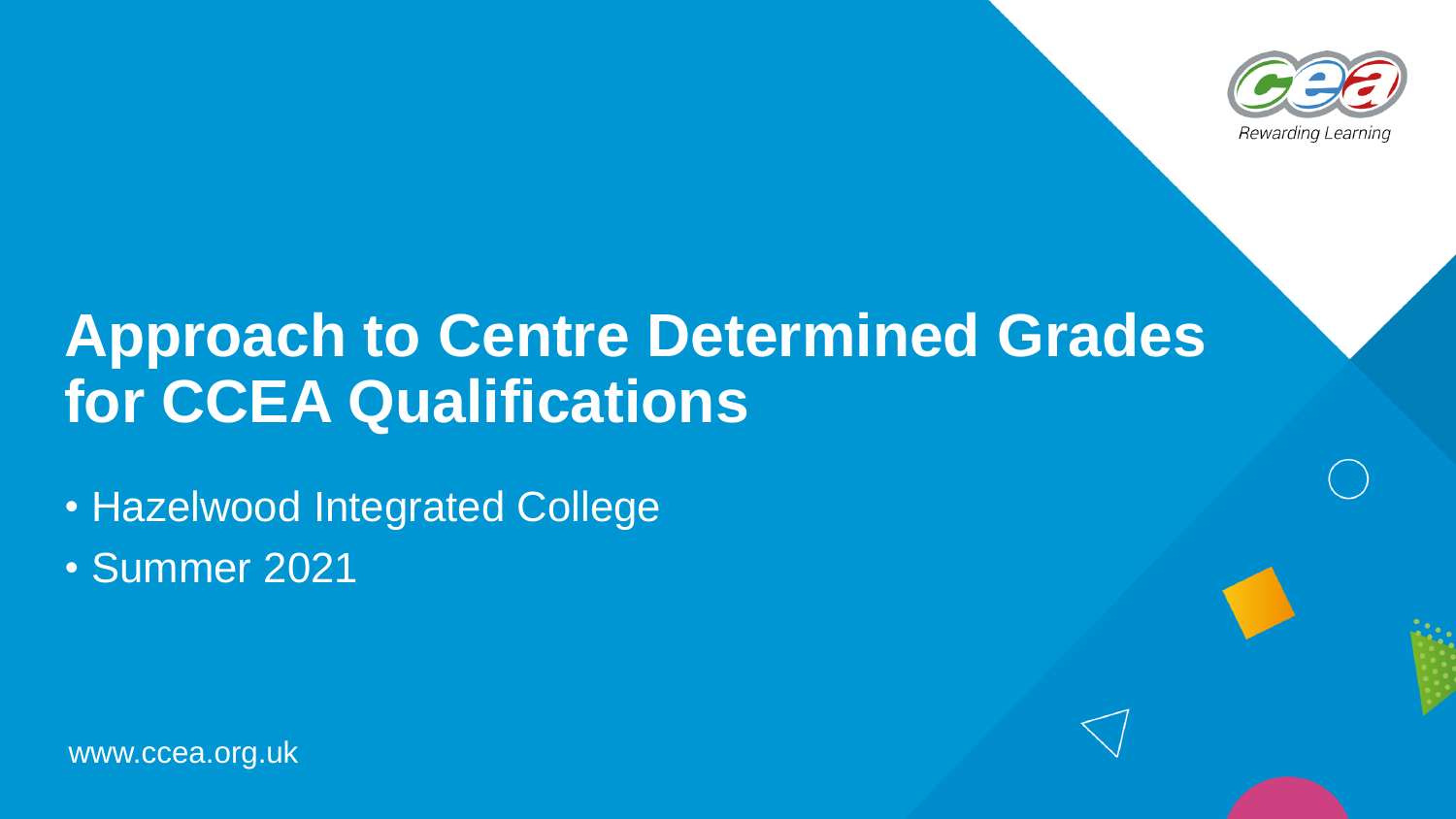## **Introduction**



- 1. Overview of Awarding Grades Summer 2021
- 2. Hazelwood Integrated College's Centre Determined Grade Policy
- 3. Evidence
- 4. Disruption to Teaching and Learning
- 5. Timelines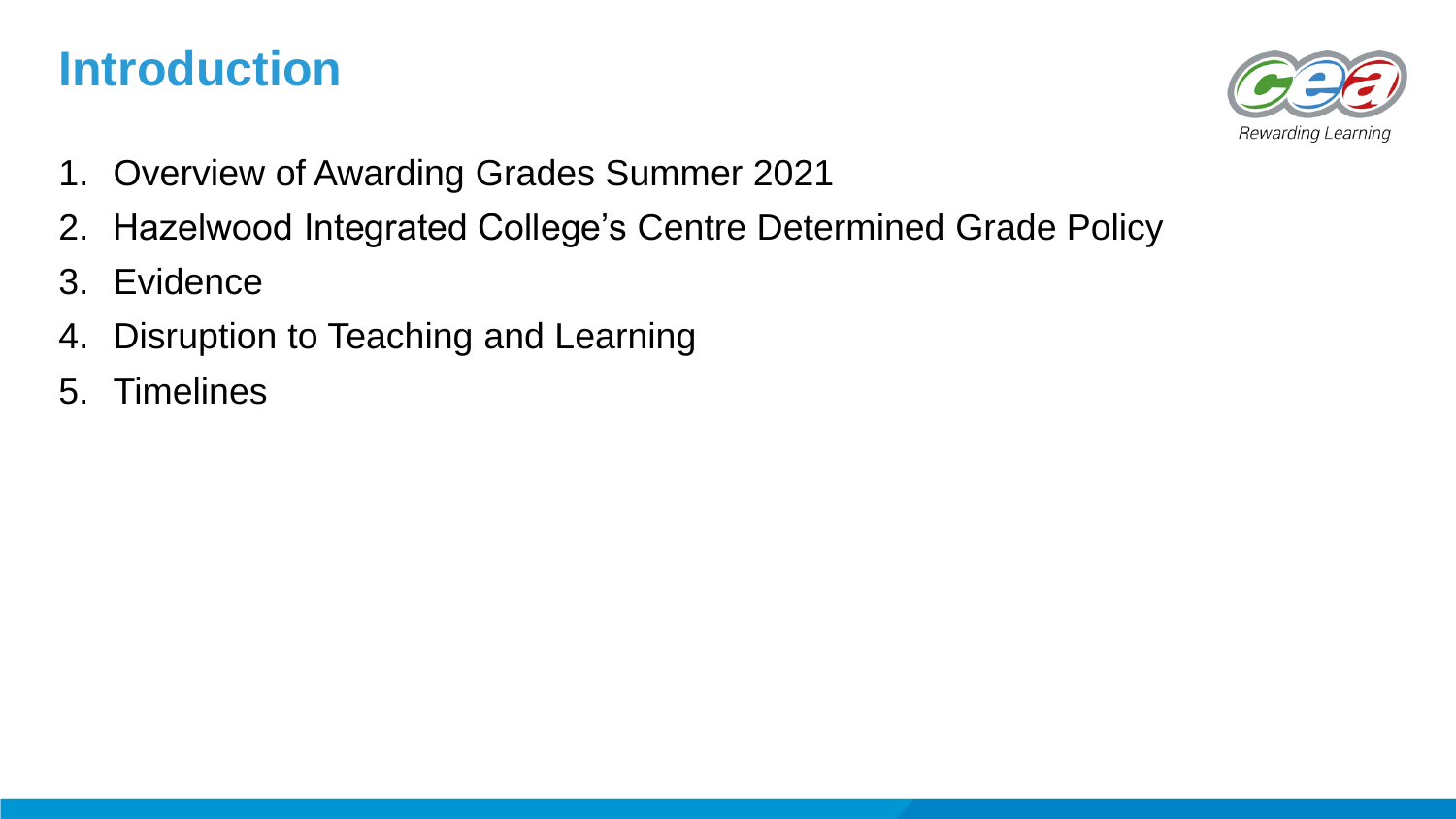## **Terminology**



| <b>Term</b>                            | <b>Meaning</b>                                                                                                                                                                                                                                                                                                                                                    |  |
|----------------------------------------|-------------------------------------------------------------------------------------------------------------------------------------------------------------------------------------------------------------------------------------------------------------------------------------------------------------------------------------------------------------------|--|
| <b>Centre</b>                          | School                                                                                                                                                                                                                                                                                                                                                            |  |
| <b>Candidate</b>                       | A student/pupil entered for a qualification<br><b>Level 2 Qualifications:</b><br><b>GCSE</b><br><b>BTECL2</b><br>OCN <sub>L2</sub><br>OCR <sub>L2</sub><br><b>L2 Occupational Studies</b><br><b>L2 ASDAN</b><br>Prince's Trust Diploma Achieve Programme L2<br><b>Level 3 Qualifications:</b><br><b>AS Level</b><br>A Level<br><b>BTECL3</b><br>OCR <sub>L3</sub> |  |
| <b>Centre Determined Grades (CDGs)</b> | Grades formulated by teachers and submitted to CCEA for Summer 2021                                                                                                                                                                                                                                                                                               |  |
| <b>Awarding</b>                        | The assigning of a final grade for a qualification                                                                                                                                                                                                                                                                                                                |  |
| <b>Specification</b>                   | A document that sets out the details of content to be taught and all assessments for a<br>qualification                                                                                                                                                                                                                                                           |  |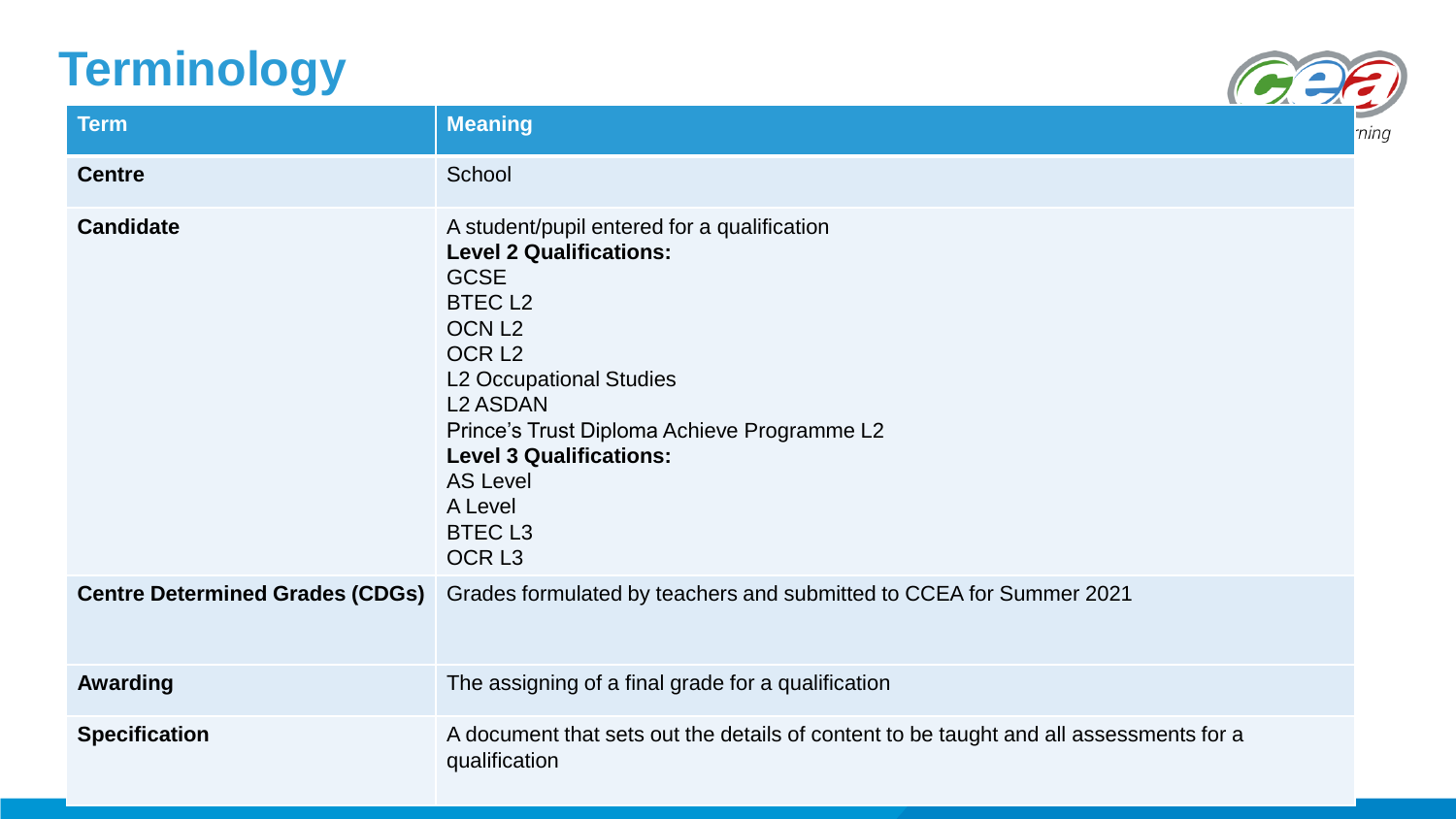



- This summer CCEA is asking schools to award a grade that reflects the standard at which a student is working, **assessed only on the specification content that the student/centre has covered,** so that the grade, reflects a student's knowledge, understanding and skills.
- These grades will be referred to as Centre Determined Grades (CDGs).
- No algorithm or statistical adjustment to grades will be involved this year.
- Grades will be based on teacher judgement using evidence selected by the centre, following the alternative arrangements process set out by CCEA.
- Grades submitted to CCEA are not final until they are released in August 2021 and may be subject to change.
- CCEA has stated that centres **cannot** share the centre determined grades they will submit with students in advance of them being issued by CCEA on results day (August 2021).

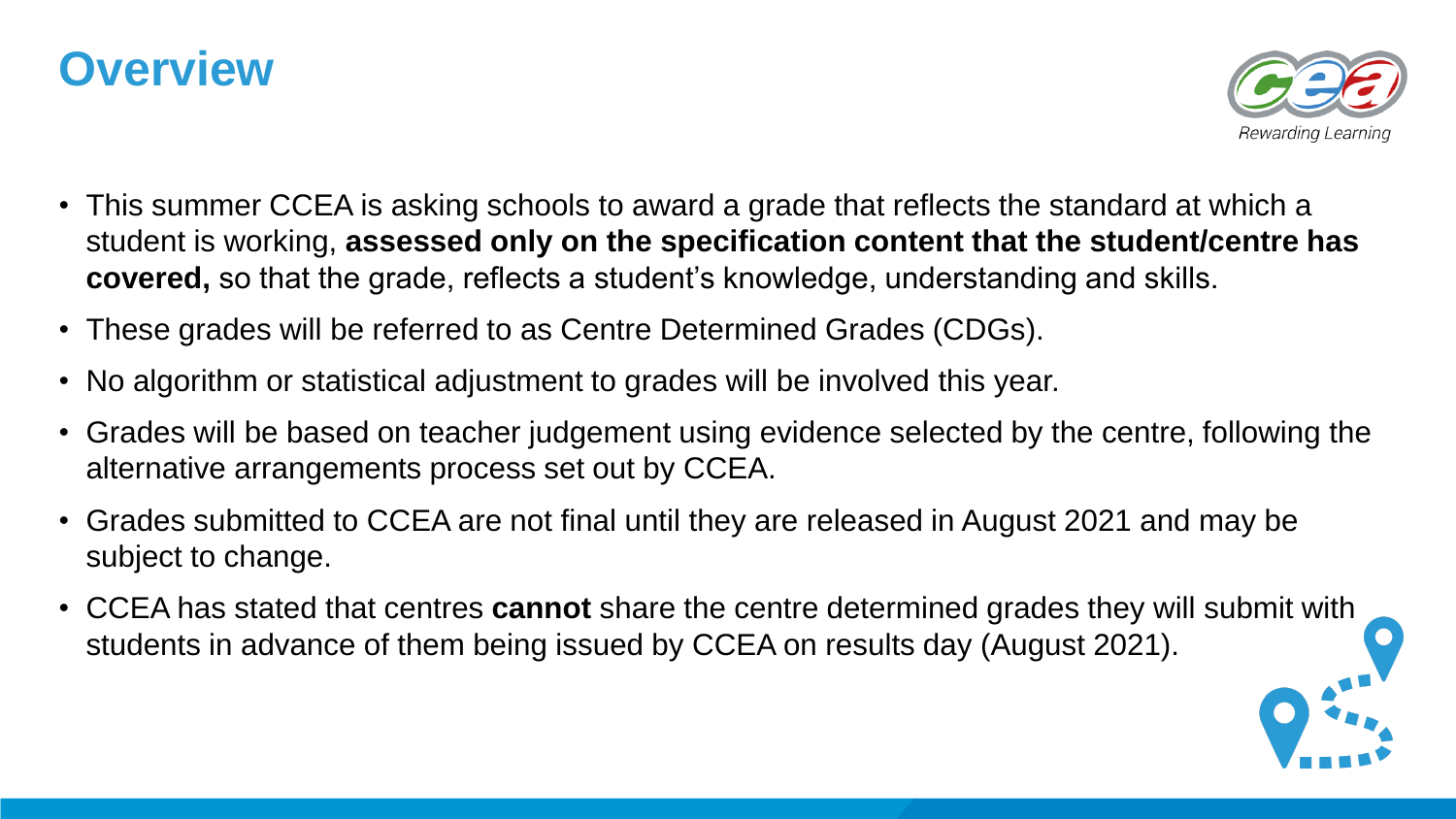#### **Hazelwood Integrated College's - Centre Determined Grade Policy**



It is a requirement of the CCEA process that we put in place a "Centre Determined Grade Policy" and are clear with students, parents and carers from the outset on:



Our school's approach to arriving at grades for students completing qualifications this summer



The type of assessment or evidence of a student's performance we will use to determine this grade

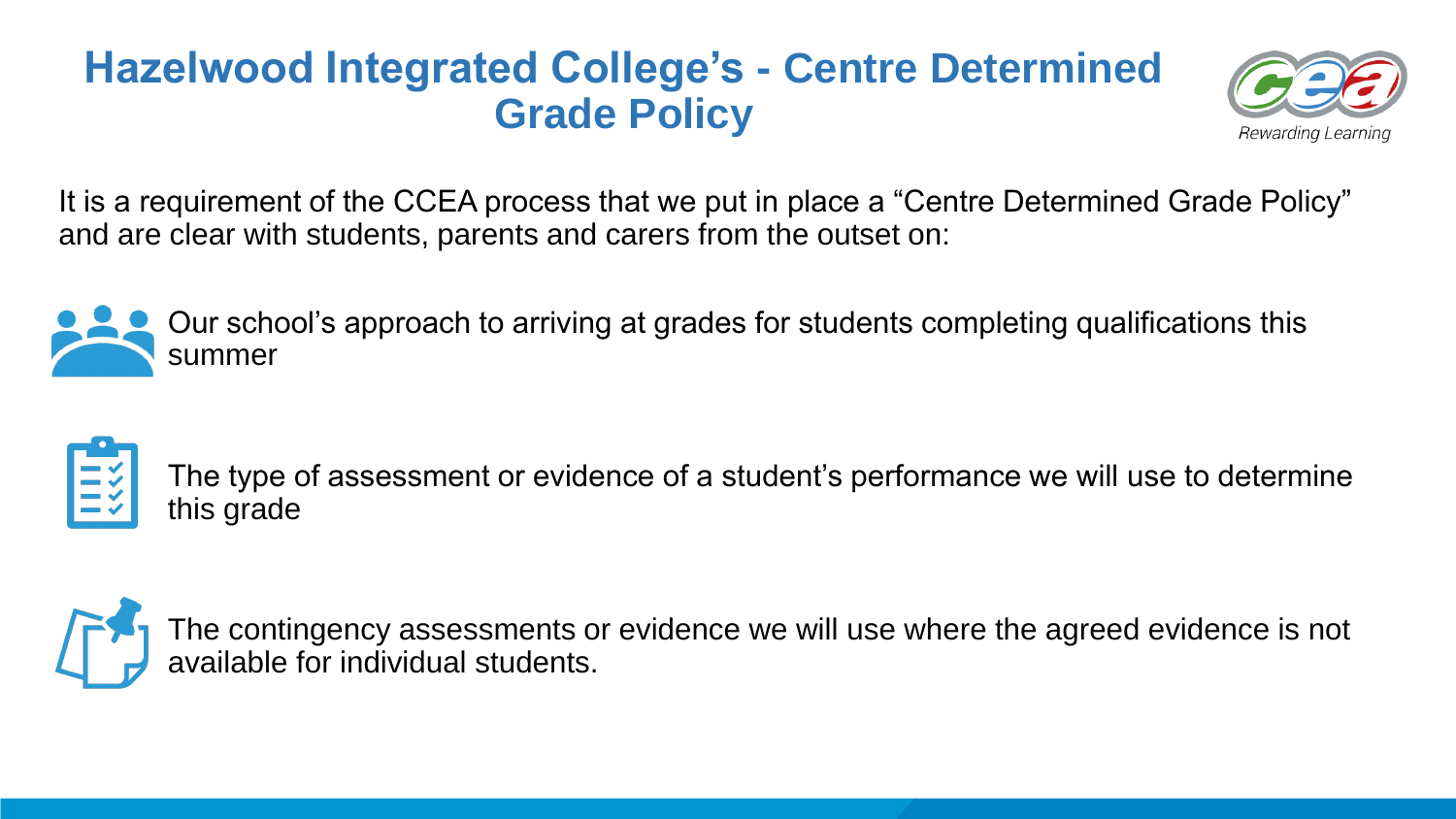### **Evidence**



The CCEA process is clear on the evidence we should use to formulate a grade.

- 1. The grade assigned to a student must be based on the standard at which each student **is performing**.
- 2. This is different from 2020, when centres were asked to supply a centre assessment grade based on their judgement of the grade a student **would likely have achieved**  if they had been able to complete examinations.
- 3. To ensure fairness to all students, we have been asked to outline in our school's Centre Determined Grades policy the evidence we will use to inform grading decisions. **This must be applied consistently across all students entered for the same subject**.

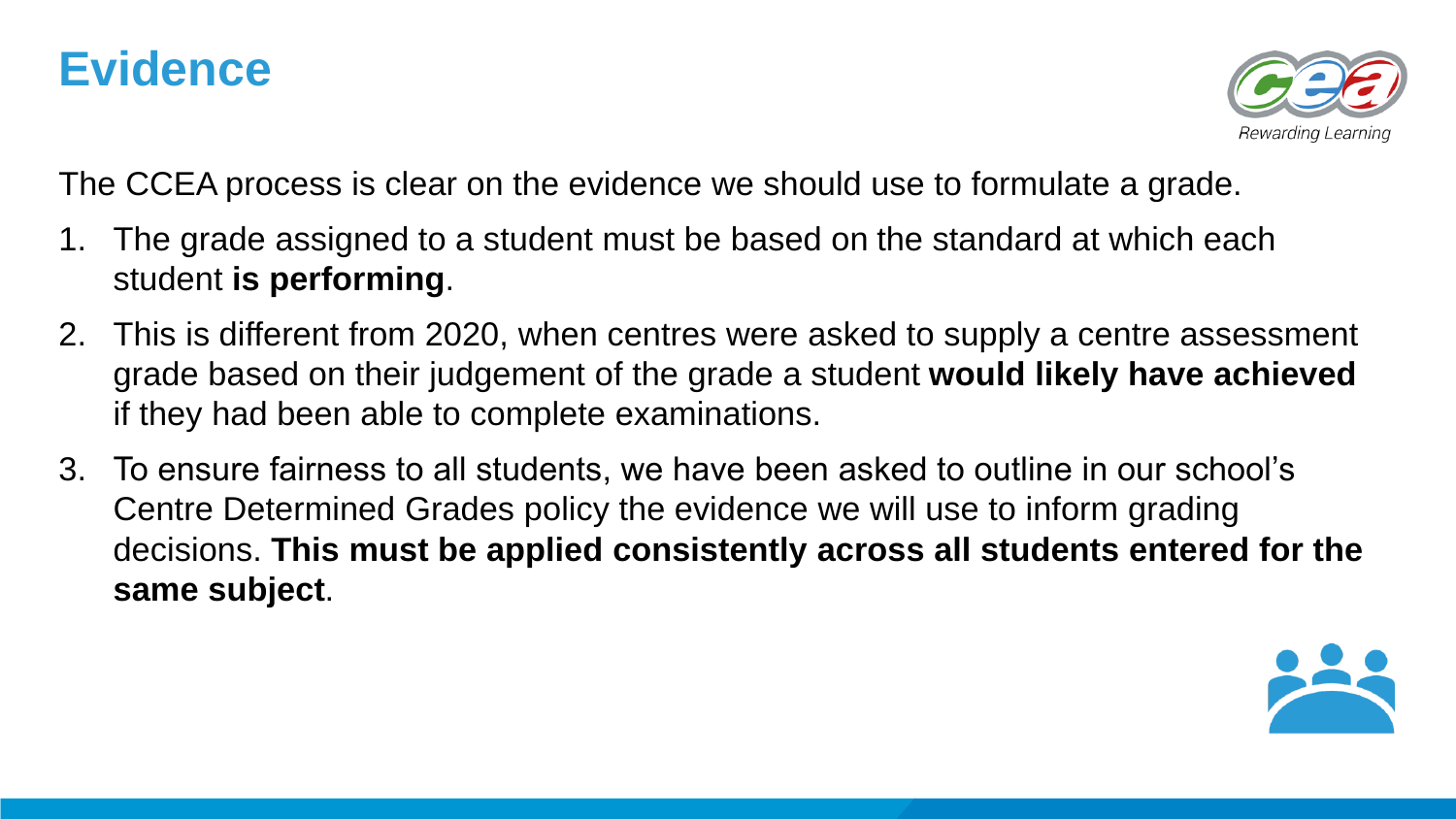## **For example**



- The Science Department has discussed and agreed which assessment(s)/evidence are most appropriate for assessing the level of performance of their students taking into account disruption caused by the COVID-19 pandemic.
- They have agreed to use:



- Grades for every student completing their DA Science this summer will be based on these three pieces.
- We can only vary the evidence we use for students who may have missed significantly more teaching and learning time and therefore have not covered the same amount of learning as the rest of the class.
- We cannot consider other sources of evidence solely on the basis that it may indicate a higher or lower result for a student.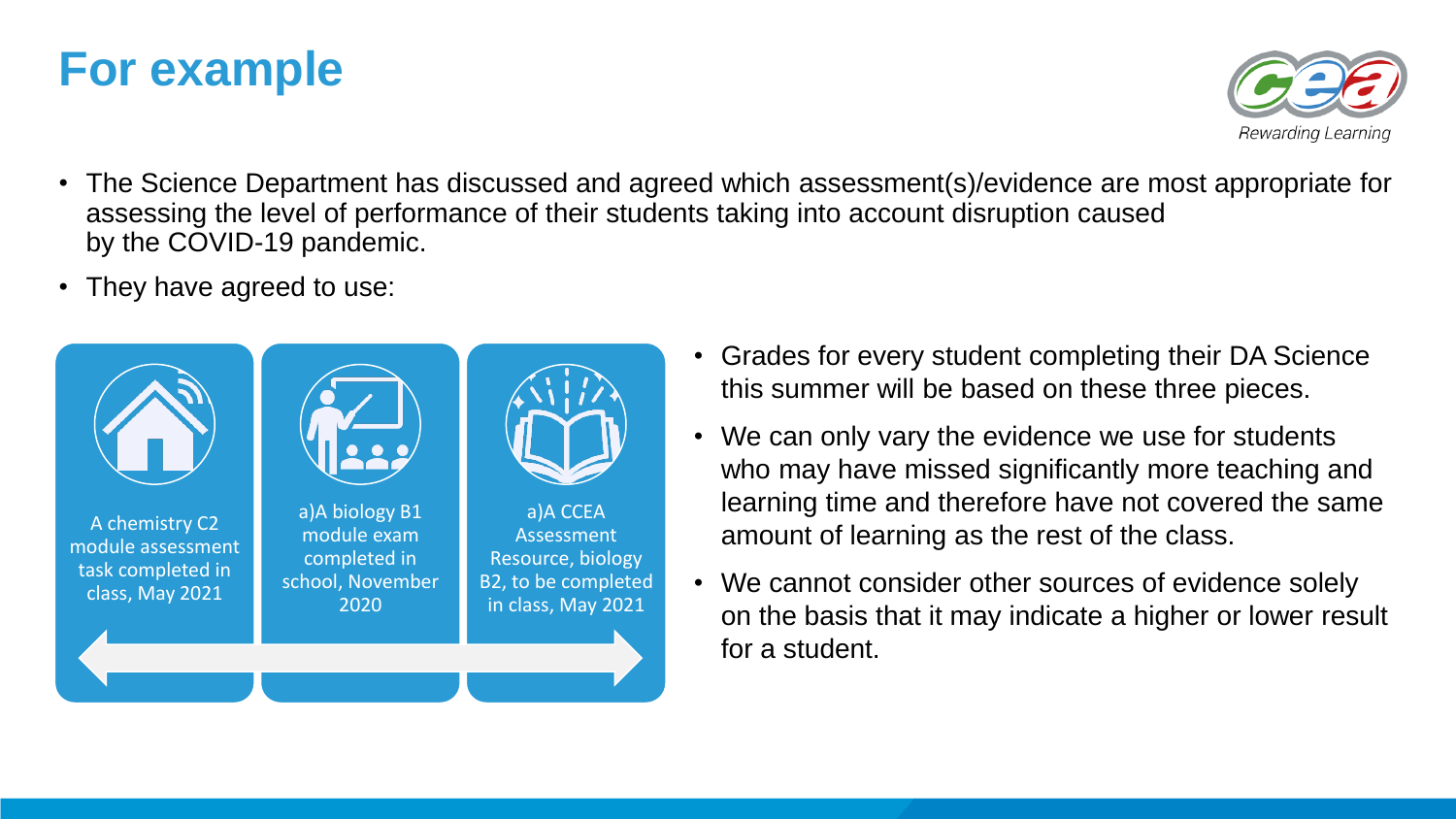## **Disruption to Teaching and Learning**



- We appreciate all students across NI have had a level of disruption and we have adapted our approach to assessment to mitigate this disruption.
- There is flexibility in place to ensure no student is disadvantaged any further this year.
- Flexibility is **not** in place to allow teachers to pick and choose the pieces of evidence in order to maximise a student's attainment. This is to ensure fairness to all students across Northern Ireland.
- The next slide gives an example of this.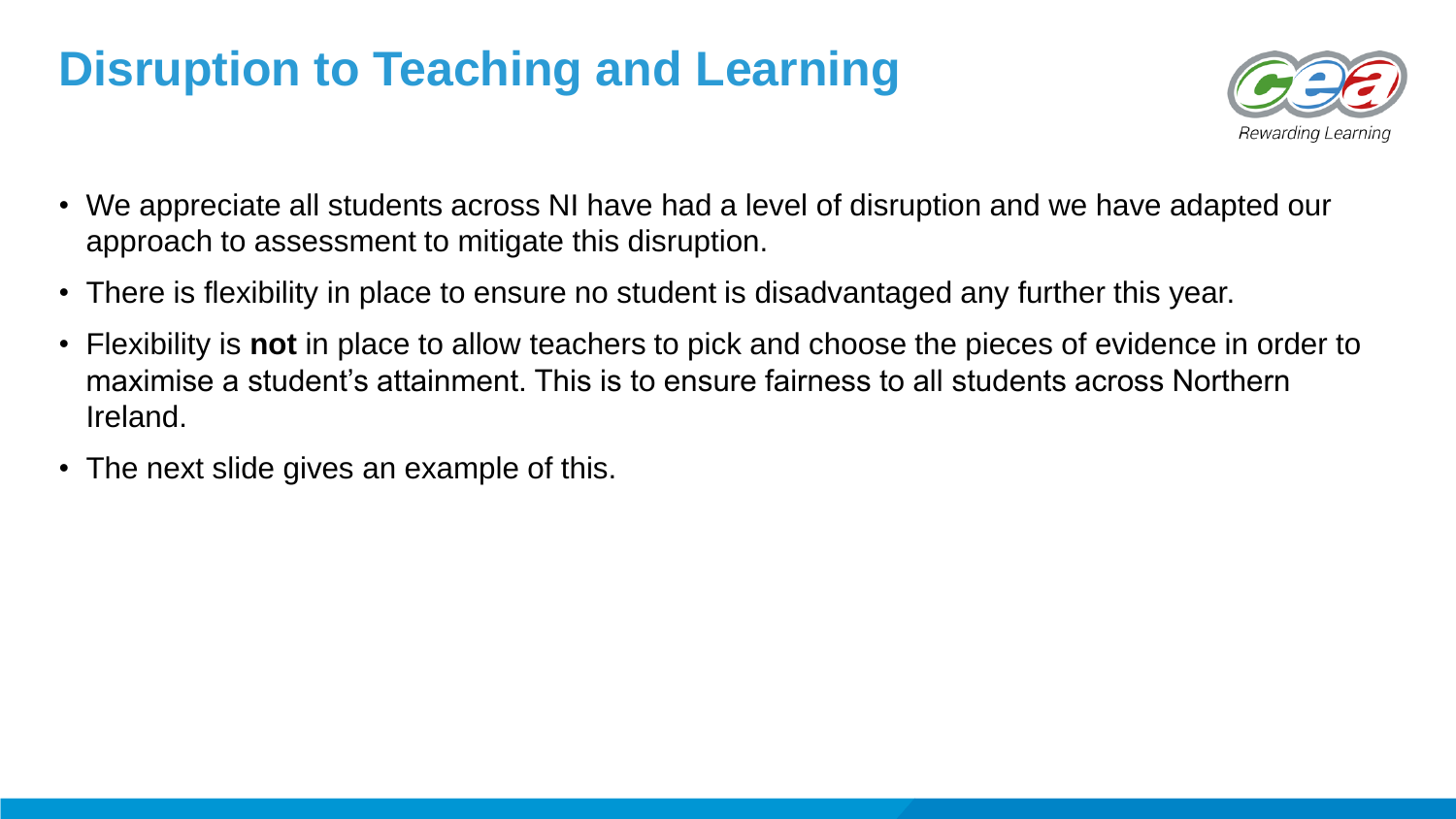# **Disruption to Teaching and Learning**





A class of 15 pupils are due to complete a GCSE with 3 units of work: Unit 1, Unit 2 and Unit 3.

Due to lockdown and school closures the class have missed face-to-face teaching of parts of the course and have only completed Units 1 and 2.



One pupil (Pupil A) has missed another 6 weeks of school on top of this due to illness and self-isolation and has only completed Unit 1.



We must only assess our pupils on the parts of the course they have completed.



Therefore the school will base their Centre Determined Grades as follows:

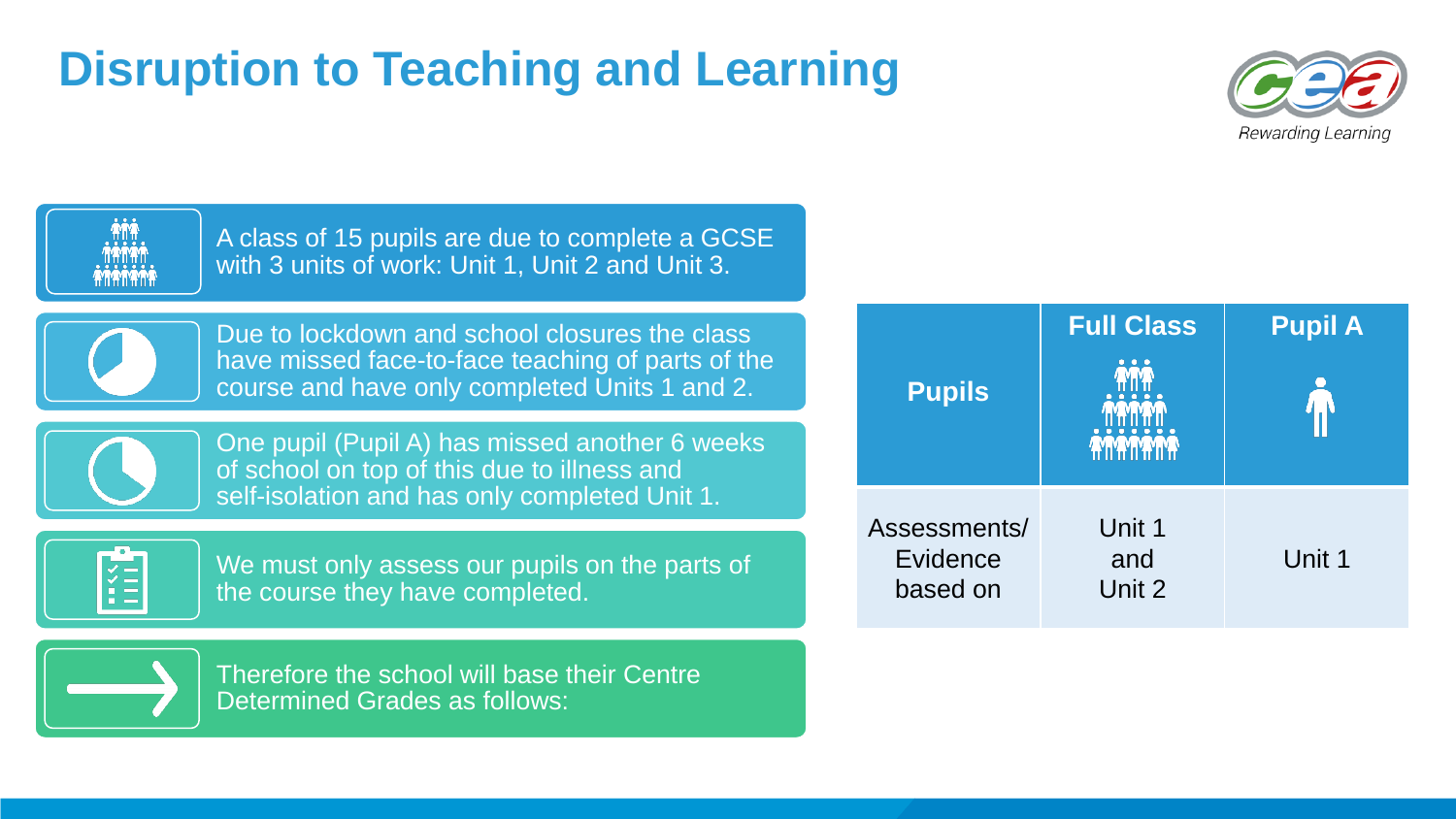



- Hazelwood Integrated College wants to ensure that we use the most appropriate evidence that reflects the attainment of all of our pupils and will use the following types of evidence:
	- $\checkmark$  Mock Exams which relate to the CCEA specification
	- CCEA Past Paper questions
	- Coursework tasks
	- Performance assessments (Drama)
	- Design Portfolios
	- CCEA assessment resources for 2021
	- Coursework or controlled assessments
	- **√Class tests**
	- $\checkmark$  Significant pieces of work completed during remote learning

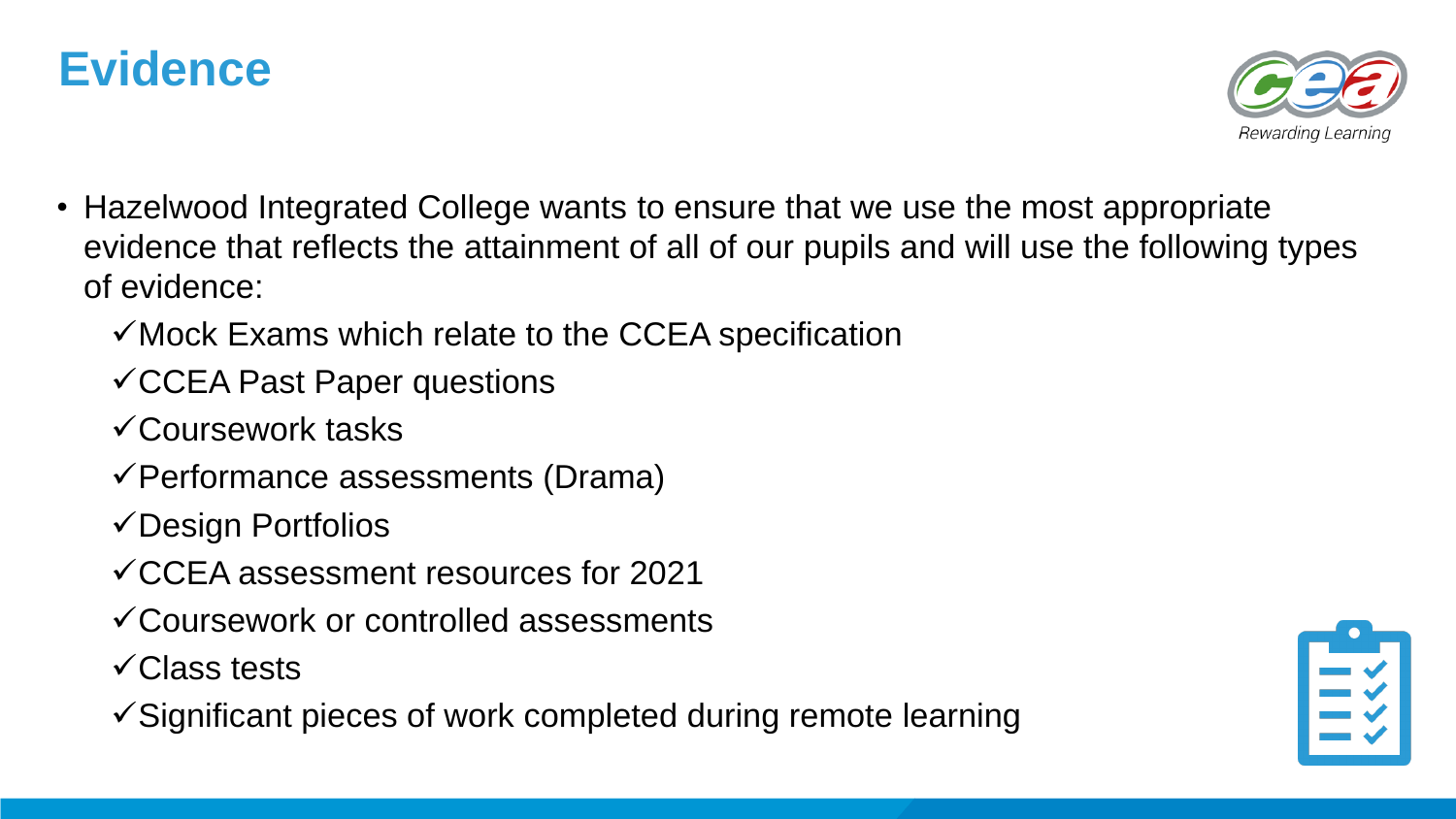



• In exceptional cases (due to illness or adverse circumstances) where a pupil has been **more** significantly disrupted in comparison to his/her class and the agreed evidence is unavailable we may also include the following:

**√Class tests** Homework  $\checkmark$  Substantial remote learning tasks

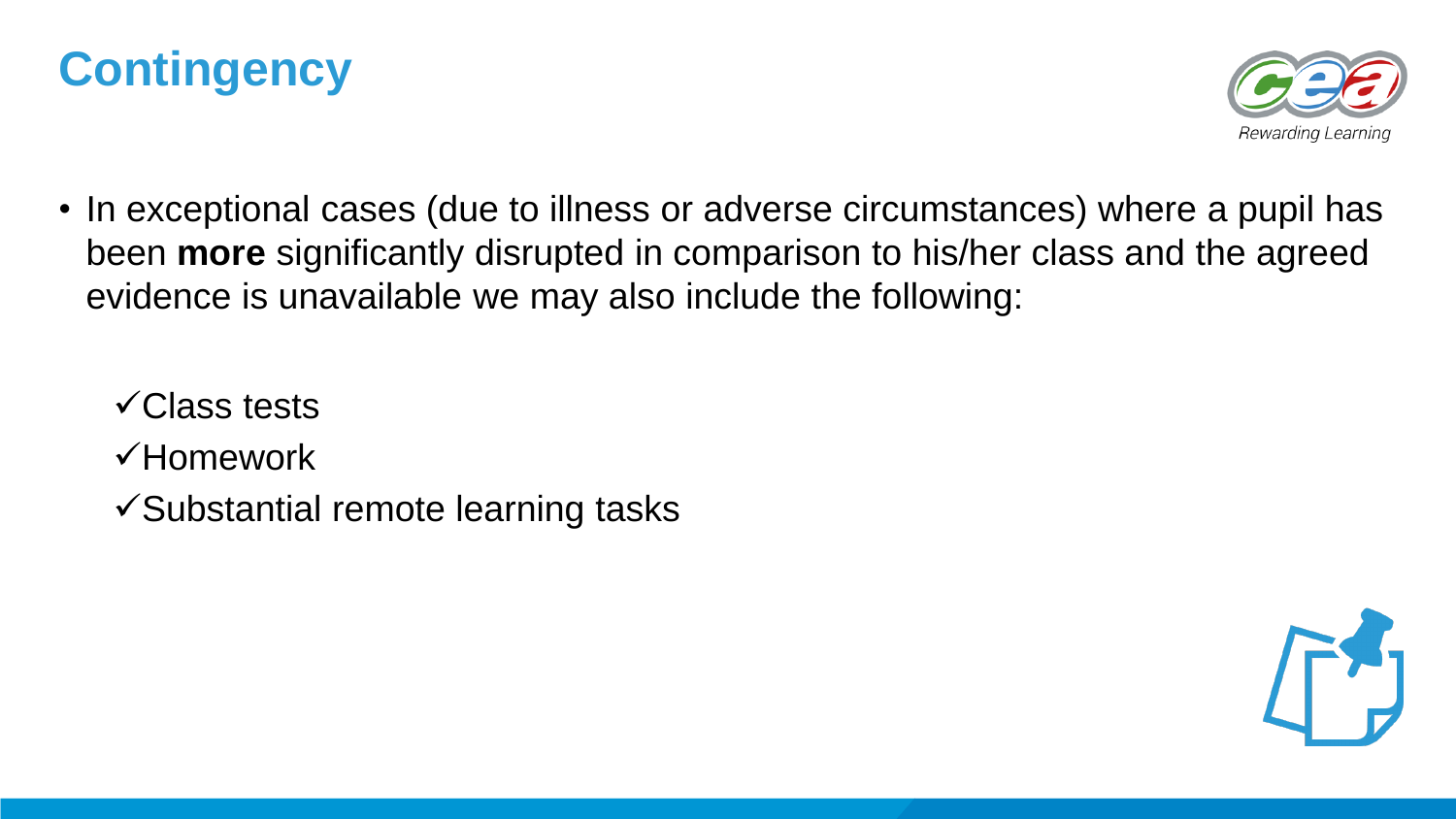

#### **We will not use/consider:**

- Homework
- Work/tasks completed with private tutors
- Work not aligned with the requirements of the CCEA specification
- Results of other external exams or qualifications e.g. Graded Music Exams

#### **Rationale:**

Hazelwood Integrated College wants to ensure that we use the most appropriate evidence that reflects the attainment of all of our pupils within an all-ability coeducational school context.

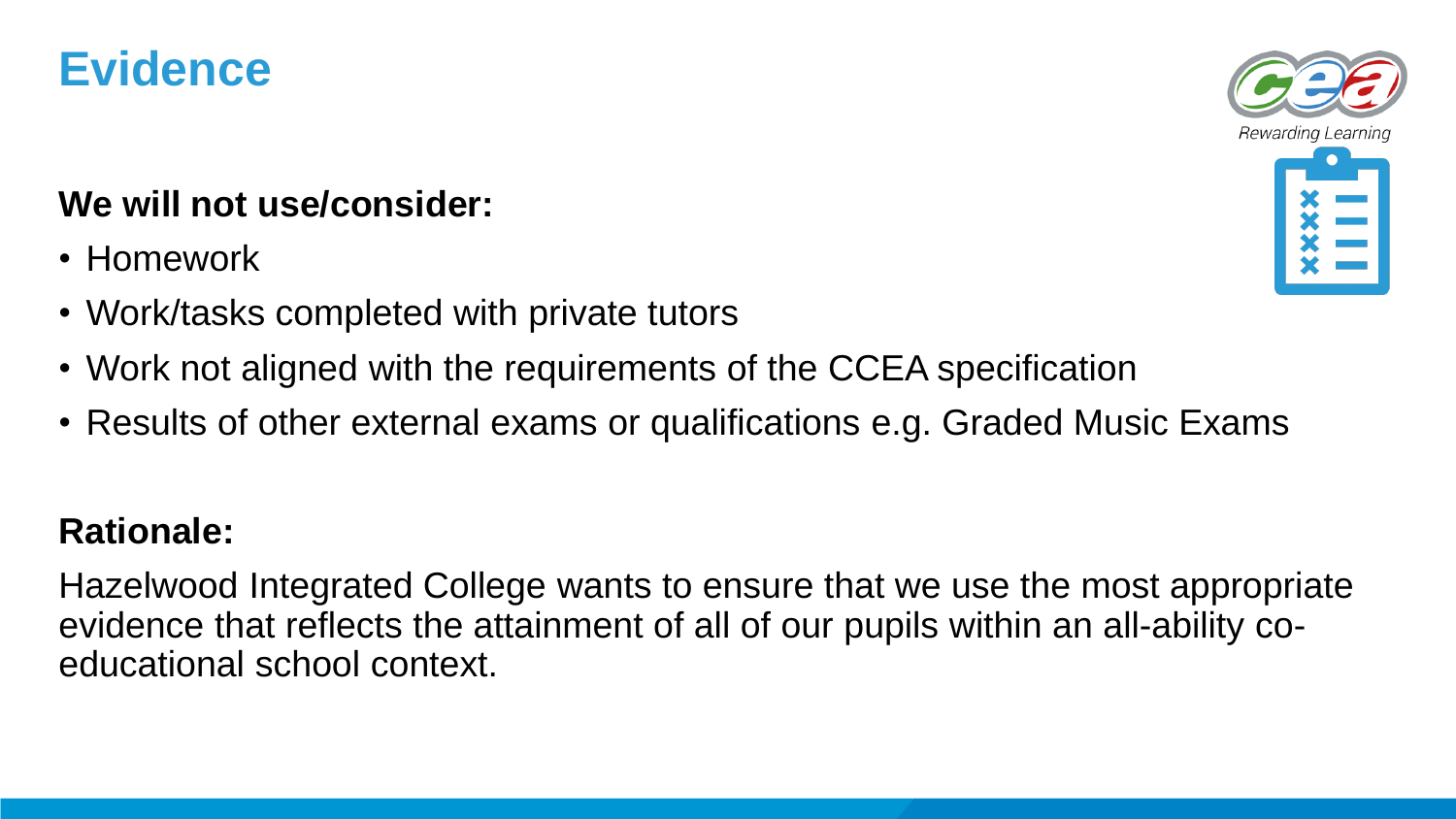



- Similar to previous years there will be a process for students who would like a review of their results.
- This is called the Post-Results Service and provides an opportunity if an error is made for that to be rectified
- More information will follow on the CCEA Post-Results Service in the coming weeks.
- Hazelwood Integrated College will share the details and process for this with students, parents and carers as soon as it is published by CCEA.
- We will guide and assist students and parents through this process as we would in any other year.

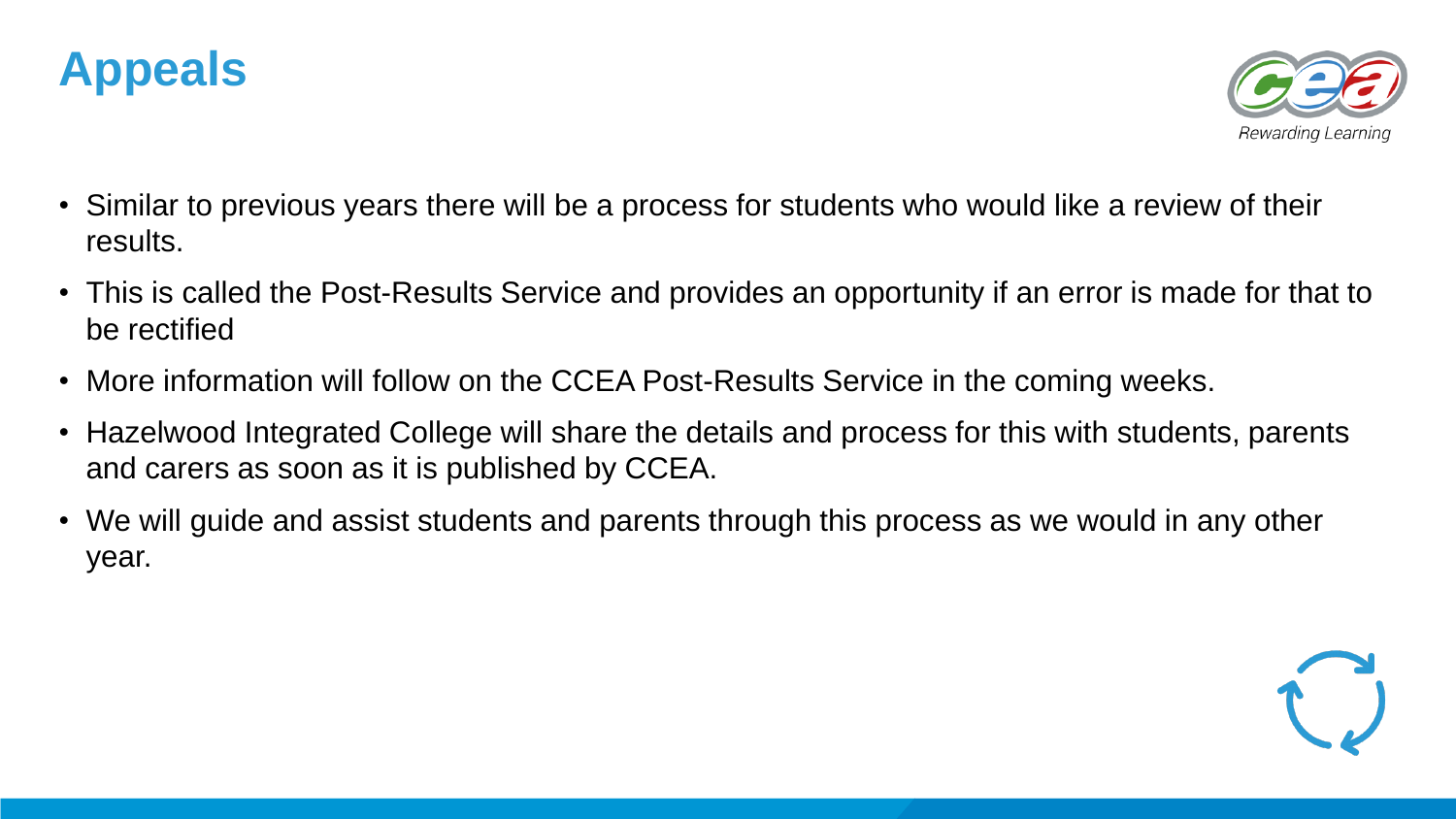### **Timelines**



The timelines for this process are as follows:

| 21 May 2021           | <b>Grades submitted to CCEA</b>                                            | A/AS grades                                                                    |
|-----------------------|----------------------------------------------------------------------------|--------------------------------------------------------------------------------|
| 4 June 2021           | Grades submitted to CCEA                                                   | <b>GCSE</b><br><b>Occupational Studies</b><br><b>Vocational qualifications</b> |
| <b>10 August 2021</b> | Results issued by CCEA & Other<br><b>Awarding Organisations</b>            | A level and AS                                                                 |
| <b>12 August 2021</b> | <b>Results issued by CCEA &amp; Other</b><br><b>Awarding Organisations</b> | <b>GCSE</b><br><b>Occupational Studies</b><br><b>Vocational qualifications</b> |